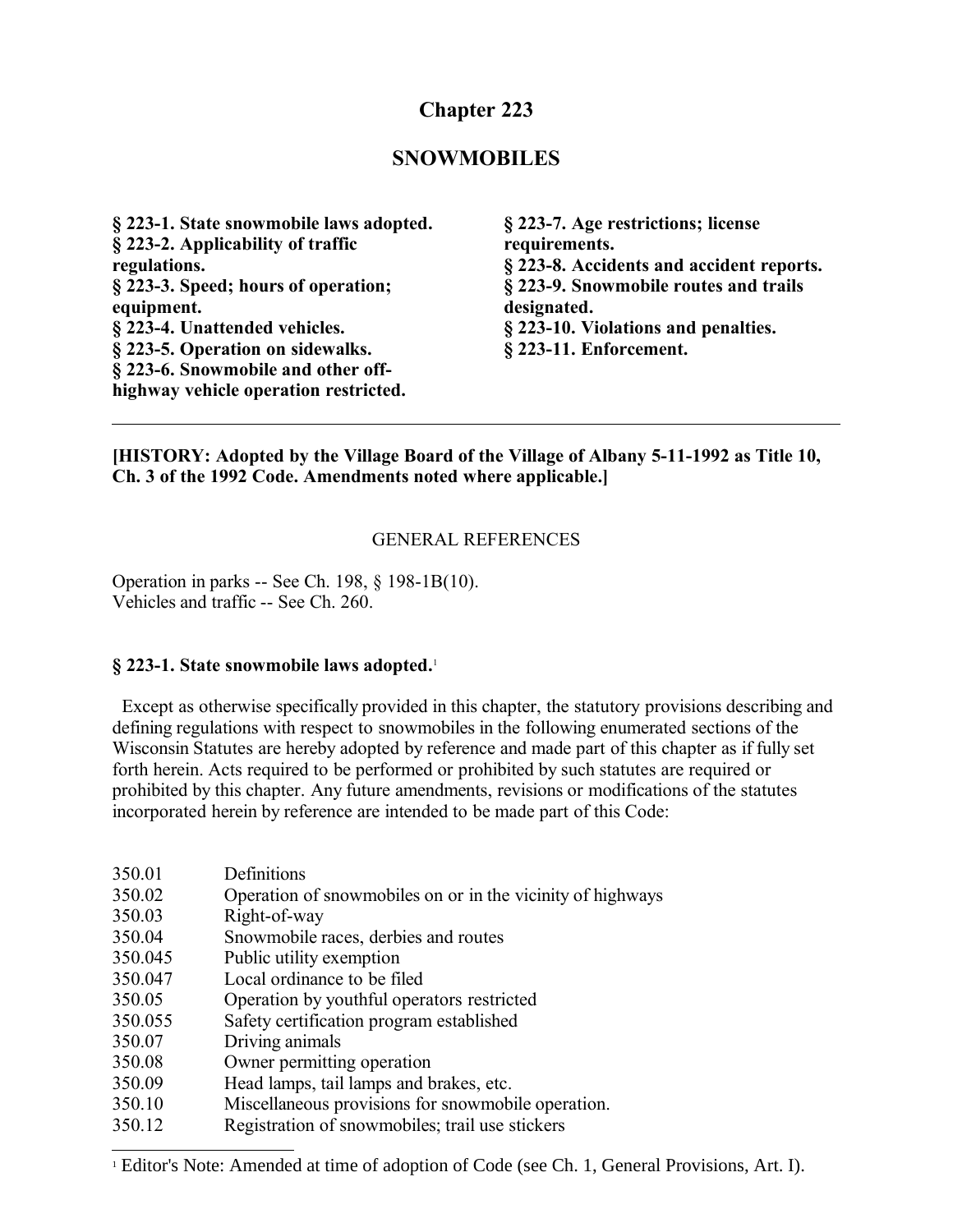| 350.125 |  | Completion of application for registration by snowmobile dealers |  |
|---------|--|------------------------------------------------------------------|--|
|         |  |                                                                  |  |

- 350.13 Uniform trail signs and standards
- 350.15 Accidents and accident reports
- 350.17 Enforcement
- 350.18 Local ordinances
- 350.19 Liability of landowners
- 350.99 Parties to a violation

## **§ 223-2. Applicability of traffic regulations.**[2](#page-1-0)

 No person shall operate a snowmobile upon any street, highway or alley within the Village of Albany in violation of the traffic regulation provisions of W.S.A. ss. 346.04, 346.06, 346.11, 346.14(l), 346.18, 346.19, 346.20, 346.21, 346.26, 346.27, 346.33, 346.35, 346.37, 346.39, 346.40, 346.44, 346.46, 346.47, 346.48, 346.50(1)(b), 346.51, 346.52, 346.53, 346.54, 346.55, 346.87, 346.88, 346.89, 346.90, 346.91, and 346.92(1).

## **§ 223-3. Speed; hours of operation; equipment**.

Speed. No person shall operate a snowmobile within the village or on any trail designated in § 223-6 at a speed in excess of 20 miles per hour.

B. Hours of operation restricted. Except on a designated trail, no person shall operate a snowmobile or other off-highway vehicle anywhere within the village between the hours of 10:00 p.m. and 7:00 a.m., except for returning home via the most direct route.

C. Restriction on equipment. No snowmobile or other vehicle operating on the snowmobile route shall be allowed if it has an expansion chamber or any muffler other than the type and size provided by the manufacturer. Each snowmobile must display a lighted headlight and taillight at all times, and said lights must conform to the requirements or W.S.A. s. 350.09.

## **§ 223-4. Unattended vehicles.**

 No person shall leave or allow a snowmobile owned or operated by him to remain unattended on any public highway or public property while the motor is running or with the starting key left in the ignition.

## **§ 223-5. Operation on sidewalks.**

 No person shall operate a snowmobile upon any sidewalk, pedestrianway or upon the area between the sidewalk and the curbline of any street in the village, except as specifically authorized by § 223-6 or for the purpose of crossing to obtain immediate access to an authorized area of operation.

## **§ 223-6. Snowmobile and other off-highway vehicle operation restricted.**

A. Operation on private property. Except as permitted by this Code, it shall be unlawful to operate any snowmobile or any other motor-driven craft or vehicle principally

<span id="page-1-0"></span>2Editor's Note: Amended at time of adoption of Code (see Ch. 1, General Provisions, Art. I).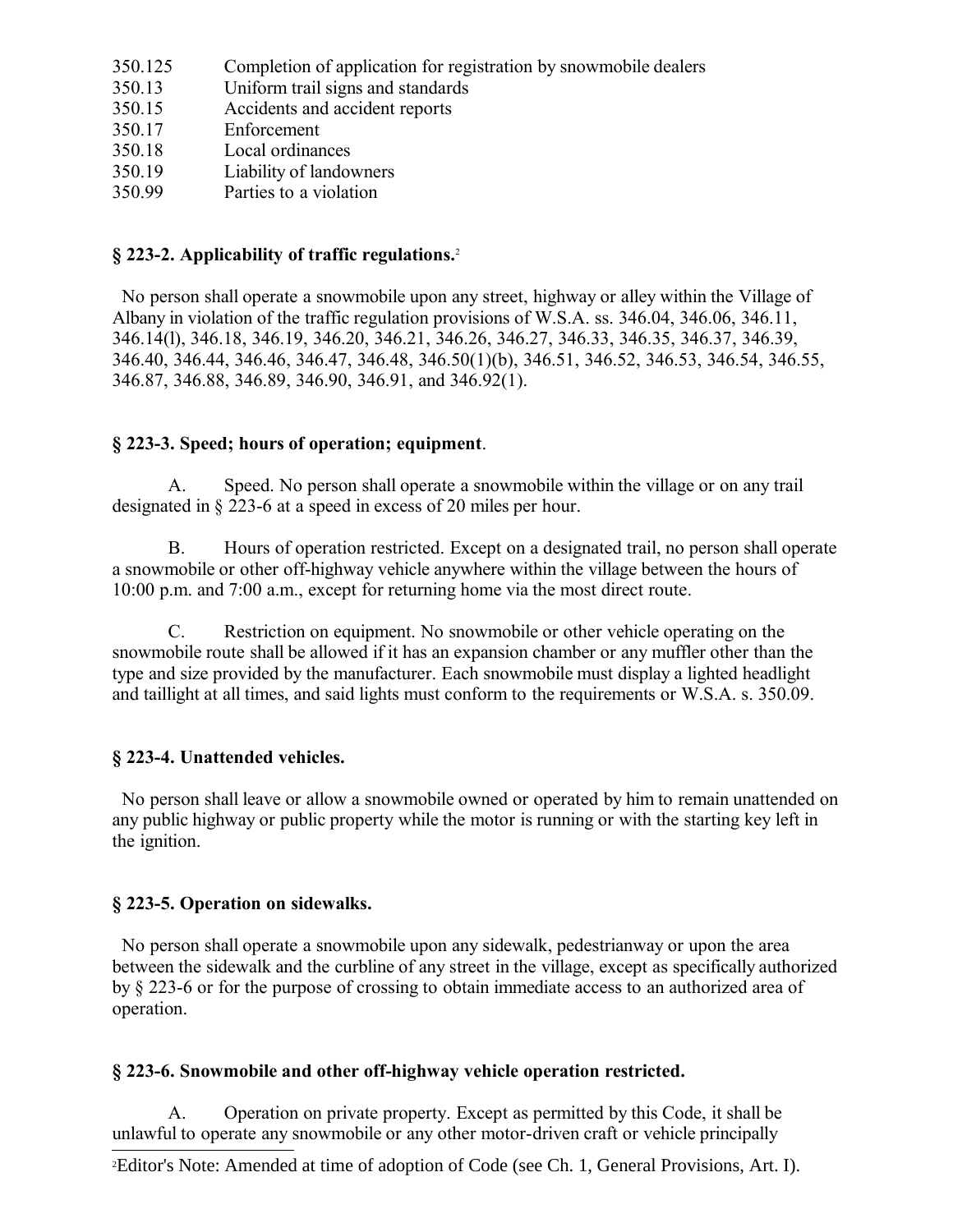manufactured for off-highway use on the village streets, alleys, parks, parking lots or on any public lands or private lands or parking lots held open to the public. The operator shall at all times have the express consent of the owner before operation of such craft or vehicle on private property not owned or controlled by him.

B. Permitting operation by improper persons prohibited. No owner or person having charge or control of a snowmobile shall authorize or permit any person to operate such snowmobile who is not permitted under state law to operate such snowmobile or who is under the influence of an intoxicant or a dangerous narcotic drug.

C. Operation while under influence prohibited. W.S.A. s. 346.63 shall apply to the operation of a snowmobile any place within the village.

D. Operation in parks. No person shall drive a snowmobile in any park within the village except upon designated snowmobile trails as shall be designated by the Village Board.

E. Written consent of owner required. The consent required under W.S.A. s. 350.10(6),(11),(12) and (13) and in Subsection A above shall be written consent dated and limited to the year in which the consent is given. If the property is owned or leased by more than one person, the consent of each must be obtained.

## **§ 223-7. Age restrictions; license requirements.**

A. No person under the age of 12 years may operate a snowmobile. No person over the age of 12 years but under the age of 16 years may operate a snowmobile unless he holds a valid snowmobile safety certificate or is accompanied by a person over 18 years of age or by a person over 14 years of age having a snowmobile safety certificate issued by the Department of Natural Resources.

B. No person shall operate any snowmobile upon any street, alley or other public right-of-way in the village unless such person shall have a valid motor vehicle operator's license or unless such operator is accompanied by a person who has a valid motor vehicle operator's license and who is occupying a seat on the vehicle.

## **§ 223-8. Accidents and accident reports.**

A. If he can do so without serious danger to himself or to persons on board, the operator of a snowmobile involved in a snowmobile accident within the village shall stop his snowmobile and shall render to other persons affected thereby such assistance as may be practicable and necessary to save them from or minimize any danger caused by the accident and shall give his name and address and identification of his snowmobile to any person injured and to the owner of any property damaged in the accident.

B. If the snowmobile accident results in death or injury to any person or total property damage in excess of \$200, every operator of a snowmobile involved in such accident shall, as soon as possible, notify the Police Department of the accident and shall, within 10 days after the accident, file a written report thereof with the Department on forms prescribed by it.

C. If the operator of a snowmobile is physically incapable of making the report required by this section and there was another occupant in the snowmobile at the time of the accident capable of making the report, he shall make such report.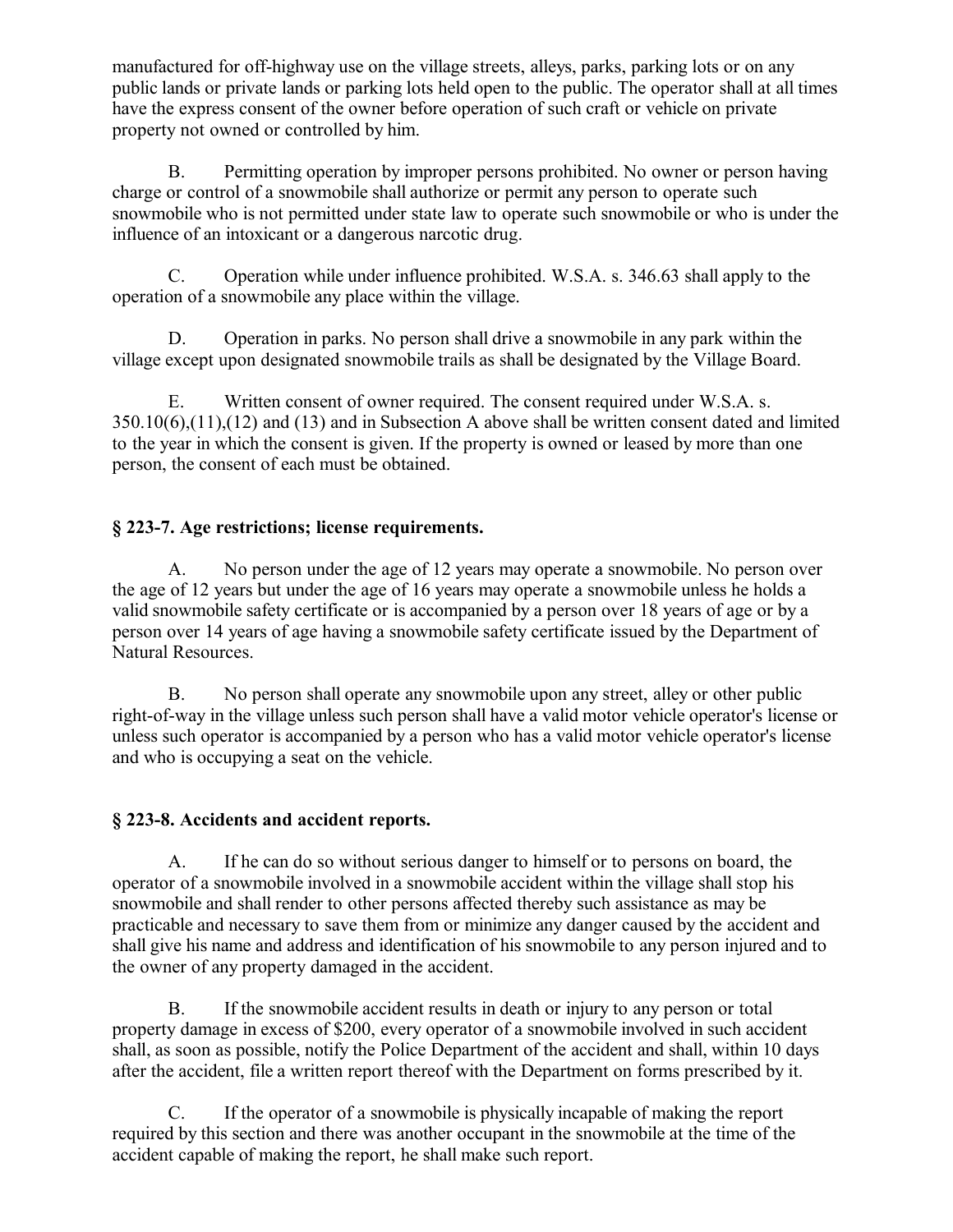D. "Snowmobile accident" means a collision, accident or other casualty involving a snowmobile.

#### **§ 223-9. Snowmobile routes and trails designated.**

A. Routes designated. Except as provided in W.S.A. ss. 350.02 and 350.045, or for snowmobile events authorized in accordance with W.S.A. s. 350.04, no person shall operate a snowmobile upon any public right-of-way, in any public park or on any other public or private property in the village except upon snowmobile routes and trails designated by the Village Board. The designated routes to be used within the village limits shall be adopted by resolution by the Village Board, a copy of which shall be on file with the Village Clerk-Treasurer.

B. Trail markers. The Street Superintendent and Chief of Police are directed and authorized to procure, erect and maintain appropriate snowmobile route, trail and limit signs and markers as approved by the State Department of Natural Resources under W.S.A. s. 350.13. The Chief of Police shall have the power to declare the stated snowmobile routes and trails either open or closed.

C. Markers to be obeyed. No person shall fail to obey any route or trail sign, marker or limit erected in accordance with this section.

#### **§ 223-10. Violations and penalties.**

 Any person who shall violate any provision of this chapter shall, upon conviction thereof, forfeit not more than \$500, together with the costs of prosecution, and, in default of payment thereof, may be imprisoned in the county jail for not exceeding 10 days, provided that no person shall forfeit an amount in excess of the maximum fine or forfeiture allowed in the Wisconsin Statutes for the same offense, and further provided that the penalty and forfeiture for parking violations on highways shall be the amount applicable to such violations by owners or operators of motor vehicles under Chapter 260, Vehicles and Traffic.

#### **§ 223-11. Enforcement.**

A. Uniform citation for highway violations. The uniform traffic citation promulgated under W.S.A. s. 345.11 shall be used for violations of this chapter relating to highway use, except as herein provided.

B. Parking violations. The special traffic citation described and defined in Chapter 260, Vehicles and Traffic, shall be used for enforcement of violations of rules of the road relating to parking of vehicles adopted by reference in § 223-1.

C. Other violations. All violations of this chapter not described in Subsections A or B shall be enforced in accordance with W.S.A. s. 66.12 and 66.114. Stipulations of guilt or no contest may be made as provided in W.S.A. s. 66.12(1)(b), in substantially the form provided in the uniform traffic citation, within five days of the date of the citation for such violation. Bail deposits may also be made under W.S.A. s. 66.12. Such deposits shall include a Clerk's fee of \$3 and costs of prosecutions.